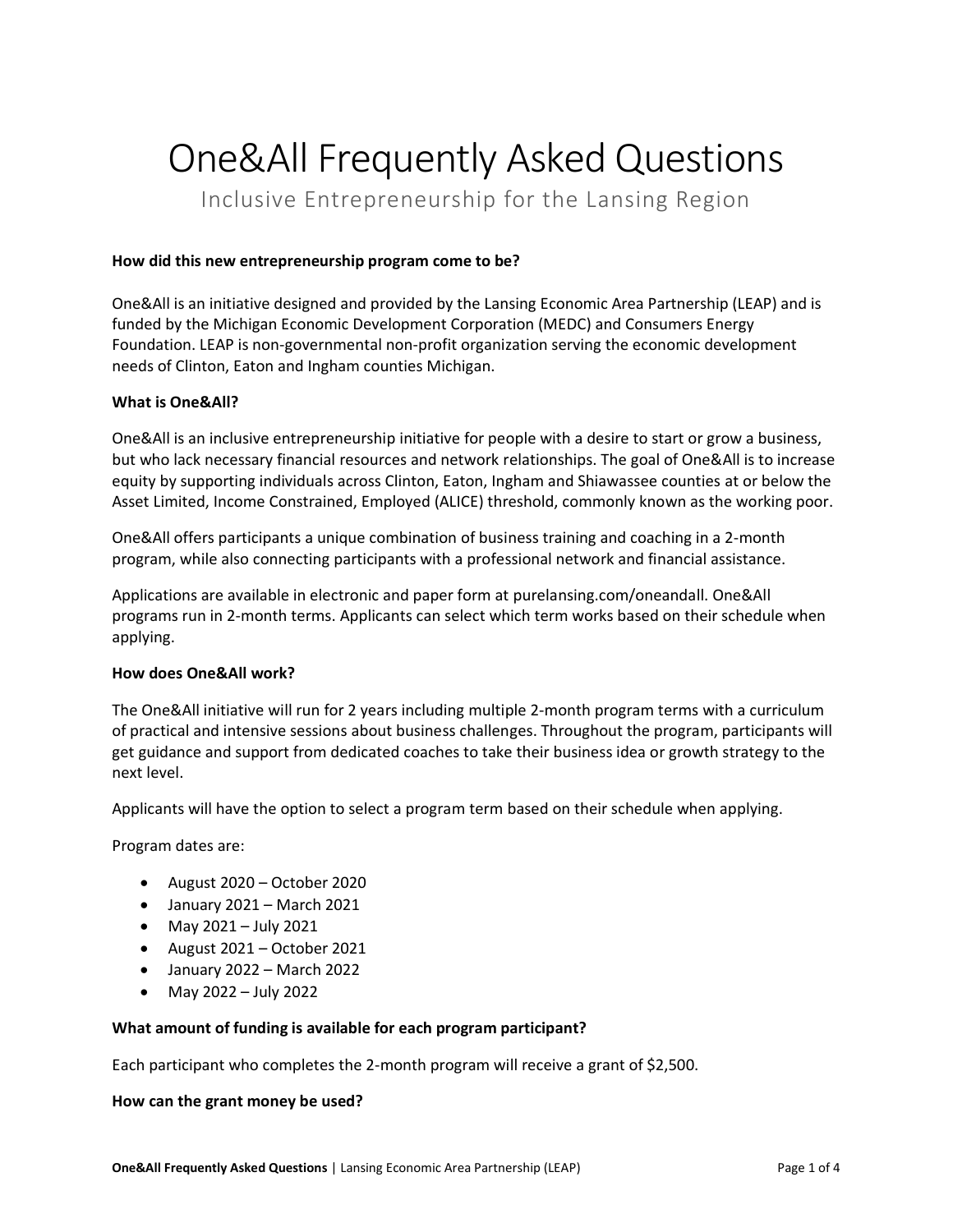Grant money may be used at the discretion of each participant to cover costs associated with starting or growing a business, including, but not limited to: legal expenses, marketing and communications, equipment needs and other needs.

# **Do I have to go through the 2-month program to get the grant?**

Yes, you have to complete the 2-month program to receive the \$2,500 grant.

#### **Do I have to live in the Lansing region to participate in One&All?**

Yes, you must be a resident of and your business must be located in the Lansing region (Clinton, Eaton, Ingham, or Shiawassee county) to participate in the program.

#### **Where will the program meetings occur?**

One&All training sessions, meetings and all other engagements will be conducted in safe environments located in our client's communities. The first program in August will be entirely virtual. The One&All team will help you acclimate to all online platforms used.

# **What is ALICE?**

The Asset Limited, Income Constrained, Employed (ALICE) Threshold is a realistic standard developed from the Household Survival Budget. This measure estimates the minimal cost of the five basic household necessities, including: housing, childcare, food, transportation and health care.

The ALICE Threshold is comprised of households that earn more than the Federal Poverty Level but less than the basic cost of living for the state. 1.66 million households in Michigan (43% of Michigan households) are currently unable to meet their basic household needs.

A household's income must be below the identified minimum required to meet basic household needs, which is just over \$21,000 per year (\$10.52/hour) for single adult households and over \$61,000 (\$30.64/hour) for a family of four.

#### **How do I know if I am a good fit for One&All?**

You are a good fit for One&All if you fall at or below the ALICE Threshold and answer yes to these questions:

- Are you looking to launch a business or move your business forward?
- Are you interested in practical, hands-on learning and coaching with a group of other entrepreneurs like you?
- Are you open to constructive criticism to benefit your business?

Our team is always happy to speak with you about your business before you apply. You can contact Jerry Norris at the Fledge at jerry@thefledge.org or (517) 230-7679 OR Erika Brown at the Refugee Development Center at ebrown@rdclansing.org and 562-290-3660.

#### **What kind of ideas is One&All looking for?**

One&All is interested in ideas from all industries – including nonprofits.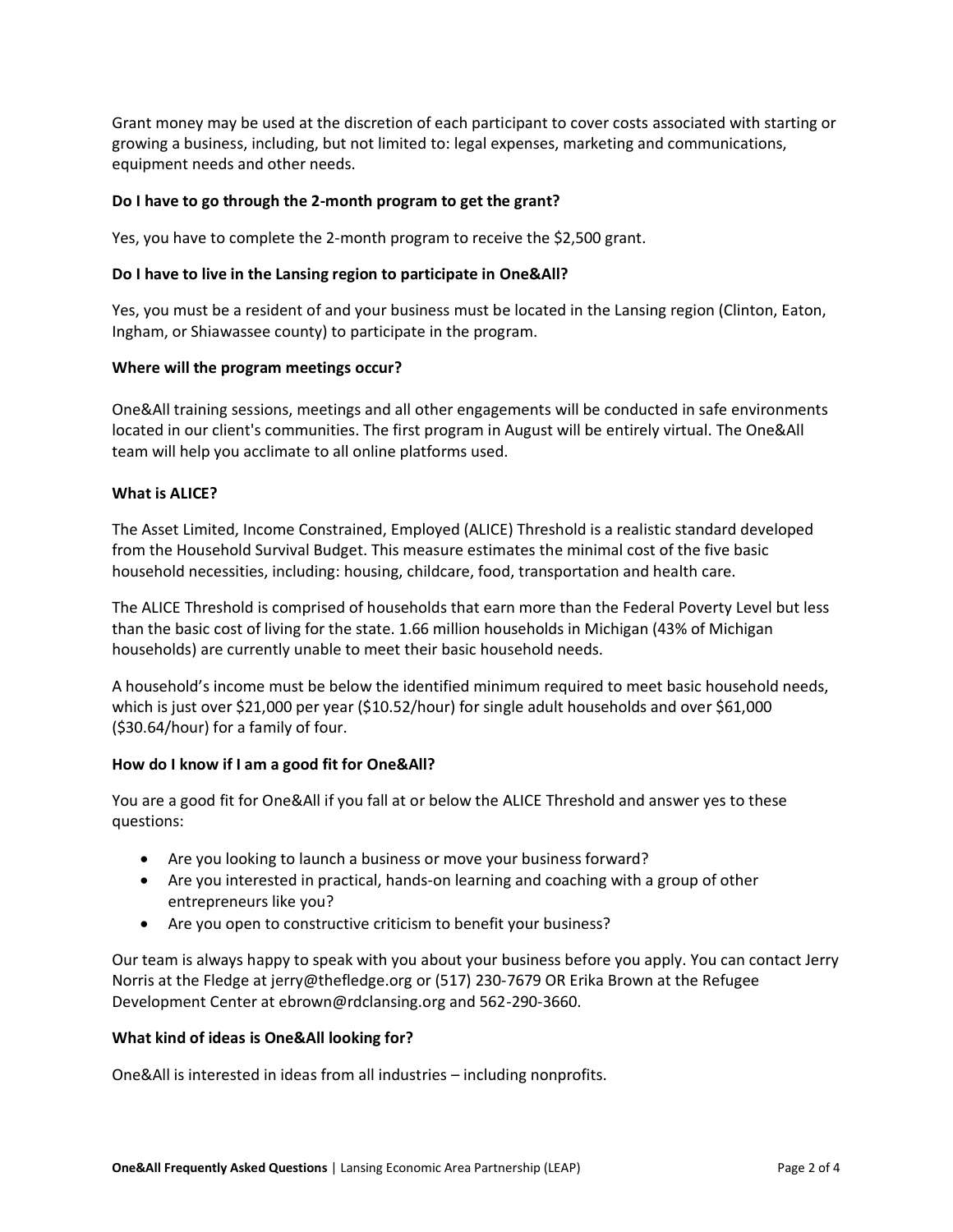#### **Do I need a business plan?**

A business plan is not required. You need to show us your passion and dedication and indicate that you have done some initial research.

#### **Does my business partner or entire team need to participate?**

One co-founder should serve as the point person and commit to attending all classes, coach meetings and events. It is ideal if all founders are present for the initial interview, if possible. It is helpful to your business, but not required, for other business partners to join for other program meetings.

#### **Is my franchise-owned business eligible?**

No, your business cannot be a franchise nor affiliated with a national chain.

# **Are nonprofits eligible business?**

Yes, nonprofits are eligible if they meet the minimum application requirements.

# **Are sole proprietors or home-based businesses eligible?**

Yes, sole proprietors and home-based businesses are eligible if they meet the minimum application requirements.

#### **Will there be a defined application period?**

We anticipate the grant application for this program to be open Tuesday, June 30. Applications will be accepted and reviewed continuously until all spots are filled. It would be best if you tried to have the application in early to increase your chances of acceptance.

#### **How many individuals will be selected for each program term?**

Between August 2020 and July 2022, six 2-month programs will take place. Each program will include a minimum of 20 individuals.

#### **How do I apply?**

The application will be available in web and print format a[t purelansing.com/oneandall.](http://www.purelansing.com/oneandall) If you need assistance to complete the application form, contact the Refugee Development Center for multilanguage support or The Fledge for business assistance.

# **Who do I contact for more information?**

If you need multi-language assistance while completing the application form, please contact the Refugee Development Center. For other questions regarding the application, please contact The Fledge.

# **Language Support**

The Refugee Development Center refugeedevelopmentcenter.org